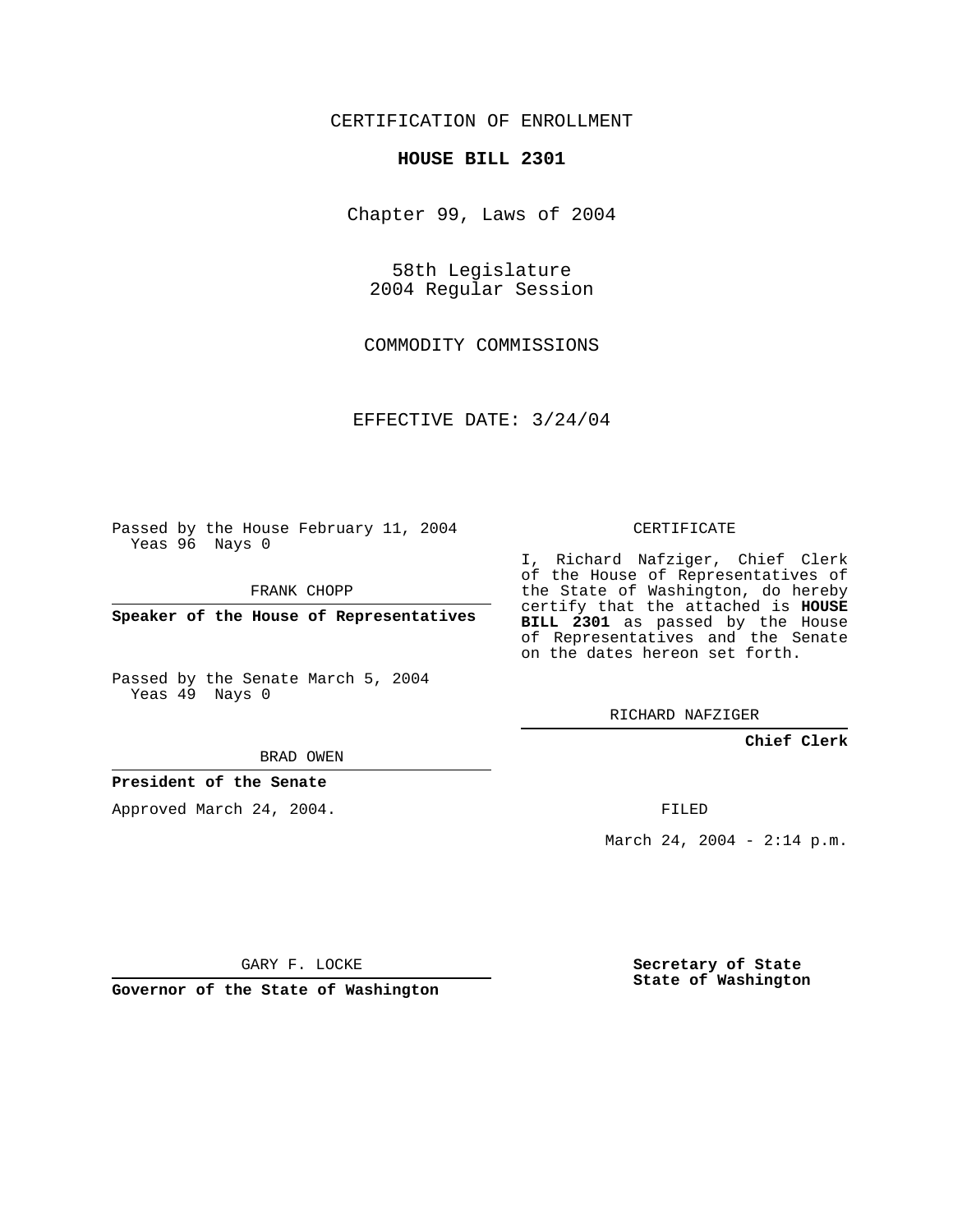# **HOUSE BILL 2301** \_\_\_\_\_\_\_\_\_\_\_\_\_\_\_\_\_\_\_\_\_\_\_\_\_\_\_\_\_\_\_\_\_\_\_\_\_\_\_\_\_\_\_\_\_

\_\_\_\_\_\_\_\_\_\_\_\_\_\_\_\_\_\_\_\_\_\_\_\_\_\_\_\_\_\_\_\_\_\_\_\_\_\_\_\_\_\_\_\_\_

Passed Legislature - 2004 Regular Session

## **State of Washington 58th Legislature 2004 Regular Session**

**By** Representatives Linville and Schoesler; by request of Department of Agriculture

Prefiled 12/23/2003. Read first time 01/12/2004. Referred to Committee on Agriculture & Natural Resources.

 AN ACT Relating to severability clauses in commodity commission statutes; adding a new section to chapter 15.28 RCW; adding a new section to chapter 15.44 RCW; adding a new section to chapter 15.66 RCW; and declaring an emergency.

BE IT ENACTED BY THE LEGISLATURE OF THE STATE OF WASHINGTON:

 NEW SECTION. **Sec. 1.** A new section is added to chapter 15.28 RCW to read as follows:

 If any section, subsection, sentence, clause, or part of this chapter is for any reason held to be invalid or unconstitutional, the judicial decision does not affect the remainder of the chapter and its application to other persons or circumstances. The legislature declares that each section, subsection, sentence, clause, and part of this chapter was enacted with the intent that if any portion of this chapter is severed, the remainder of the chapter is capable of accomplishing its legislative purpose.

 NEW SECTION. **Sec. 2.** A new section is added to chapter 15.44 RCW to read as follows:

If any section, subsection, sentence, clause, or part of this